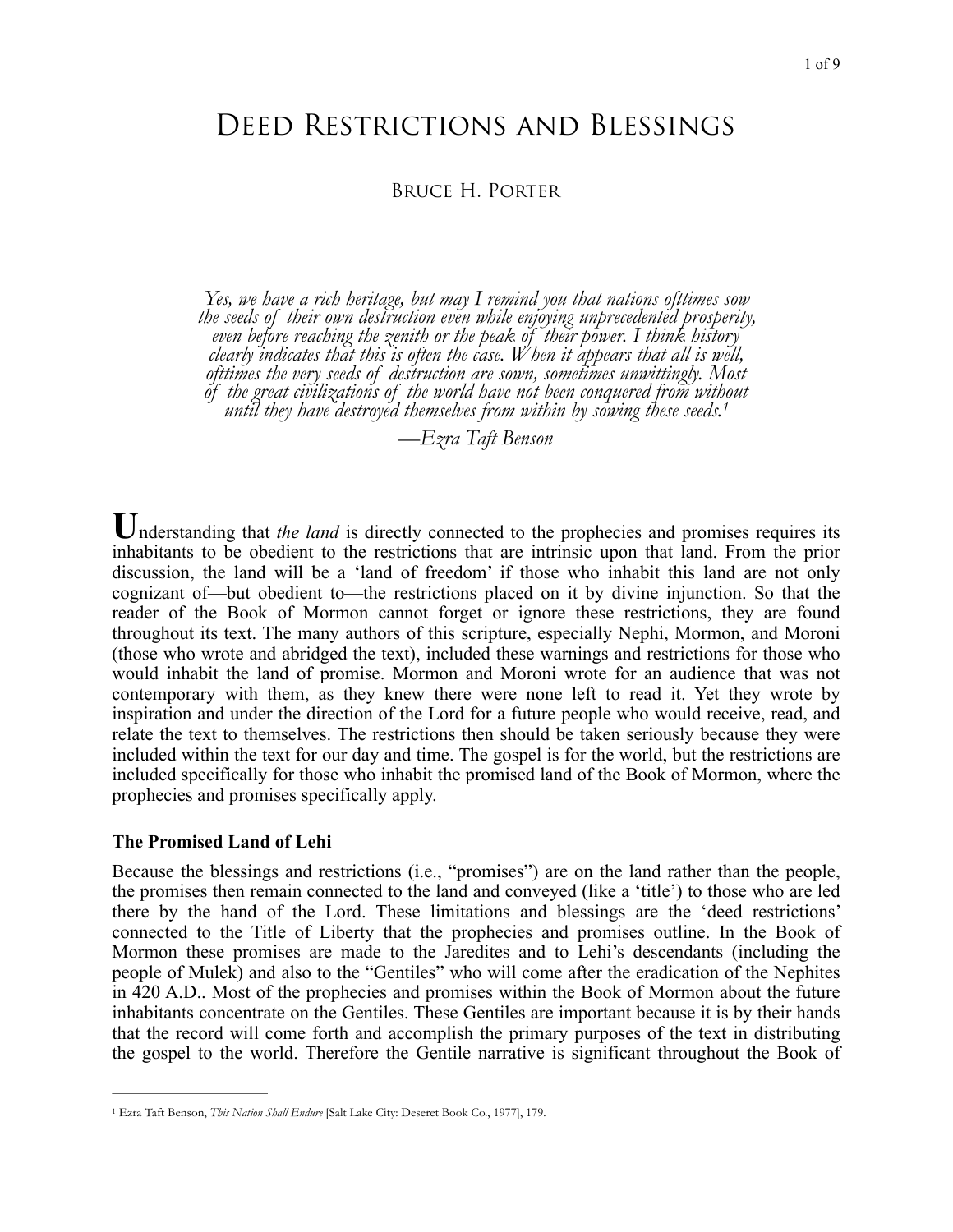Mormon. Since the promises, blessings, and restrictions are connected to the land, the same prophecies and promises are in effect for these Gentiles and every people that has lived or will live upon the land (Ether 2:10–12). The words of the Lord given throughout the record provide the injunction, "*I would that ye should keep the commandments of God, that ye may prosper in the land according to the promises which the Lord made unto our fathers"* (Mosiah 1:7). This charge applies to all nations and peoples who will reside on the land of promise and the land of liberty.

<span id="page-1-3"></span><span id="page-1-2"></span>The inheritance promised to the descendants of Lehi until the coming of the Gentiles by the hand of the Lord could only be accomplished by seclusion. Many argue that when Lehi came to the western hemisphere it was so populated that their small group disappeared into the multitudes already there, physically and genetically. These presumptions are presented to convey the thought that the small drop of genetic identity, or DNA, belonging to Lehi and his family disappeared in the ocean of strangers living on the promised land before Lehi arrived.[2](#page-1-0) This theory is presented for the rescue of Mesoamerica as the setting for the Book of Mormon since no genetic evidence is found (that is, mitochondrial DNA, not necessarily "Y" chromosome) implying that no ancient Israelite remnant existed in Central America.[3](#page-1-1) This notion is based on the supposition that the promised land of Lehi was in Mesoamerica and that the Yucatan Peninsula was the 'promised land.' If this basic or foundational setting is wrong, then all models and commentaries founded on that theory would be in question. There were, of course, people living along the west coast of the western hemisphere that are known to have come from Asia. The fact that these Asians were in mass living in Central America does not mean that Lehi landed there, nor does it mean that Guatemala was the promised land of the Book of Mormon. The argument for Central America as the land of Lehi is founded upon the so-called 'monumental ruins;' however, the prophecies as well as the promises connected to the land of Lehi cannot be fulfilled there, nor can the words of Joseph Smith.

The land was given to Lehi and his posterity, the same as it was given to the brother of Jared. Lehi blessed his son Joseph that the Lord will "consecrate also unto thee *this land,* which is a *most precious land, for thine* inheritance and the inheritance of thy seed with thy brethren, *for thy security forever,* if it so be that ye shall keep the commandments of the Holy One of Israel" (2 Nephi 3:2). And then to his son Sam, Lehi prophetically declared, "*for thou shalt inherit the land* like unto thy brother Nephi. And thy seed shall be numbered with his seed" (2 Nephi 4:11). Jacob, the son of Lehi, spoke specifically about the land where he was then living, as he prophesied: "Wherefore, I will consecrate *this land unto thy seed,* and them who shall be numbered among thy seed, forever, *for the land of their inheritance*; for it is a choice land, saith God unto me, above all other lands, wherefore *I will have all men that dwell thereon that they shall worship me, saith God"* (2 Nephi 10:19). In 3 Nephi, Christ emphasized this same thought but attributed this blessing of the land as an inheritance *from* the Father, stating that "*this is the land of your inheritance;* and the Father hath given it unto you" (3 Nephi 15:13). Twice more, the Savior stated, "the Father hath commanded me*—*that I should give unto *this people this land for their inheritance"* (3 Nephi 16:16; 20:14). Before Lehi landed in the land of promise, the brother of Jared also learned this land was for their inheritance as the Lord taught him that "the land which I shall give you for your inheritance…shall be a land choice above all other lands" (Ether 2:15). The land is promised to the seed and descendants of those who came with Lehi. It is to be a land secured for them through covenant and blessing, as a remnant of Lehi

<span id="page-1-0"></span><sup>&</sup>lt;sup>[2](#page-1-2)</sup> See The Book of Mormon and DNA Research, ed. Daniel C. Peterson, Michael F. Whiting, "DNA and the Book of Mormon:a Phylogenetic Perspective," [Provo, Utah, The Neal A Maxwell Institute, 2008], 90–92. See also in same book Sorenson's and Roper's article entitled "Before DNA," 42–45.

<span id="page-1-1"></span><sup>&</sup>lt;sup>[3](#page-1-3)</sup> Ibid. Michael F. Whiting, "DNA and the Book of Mormon:a Phylogenetic Perspective," 79–97.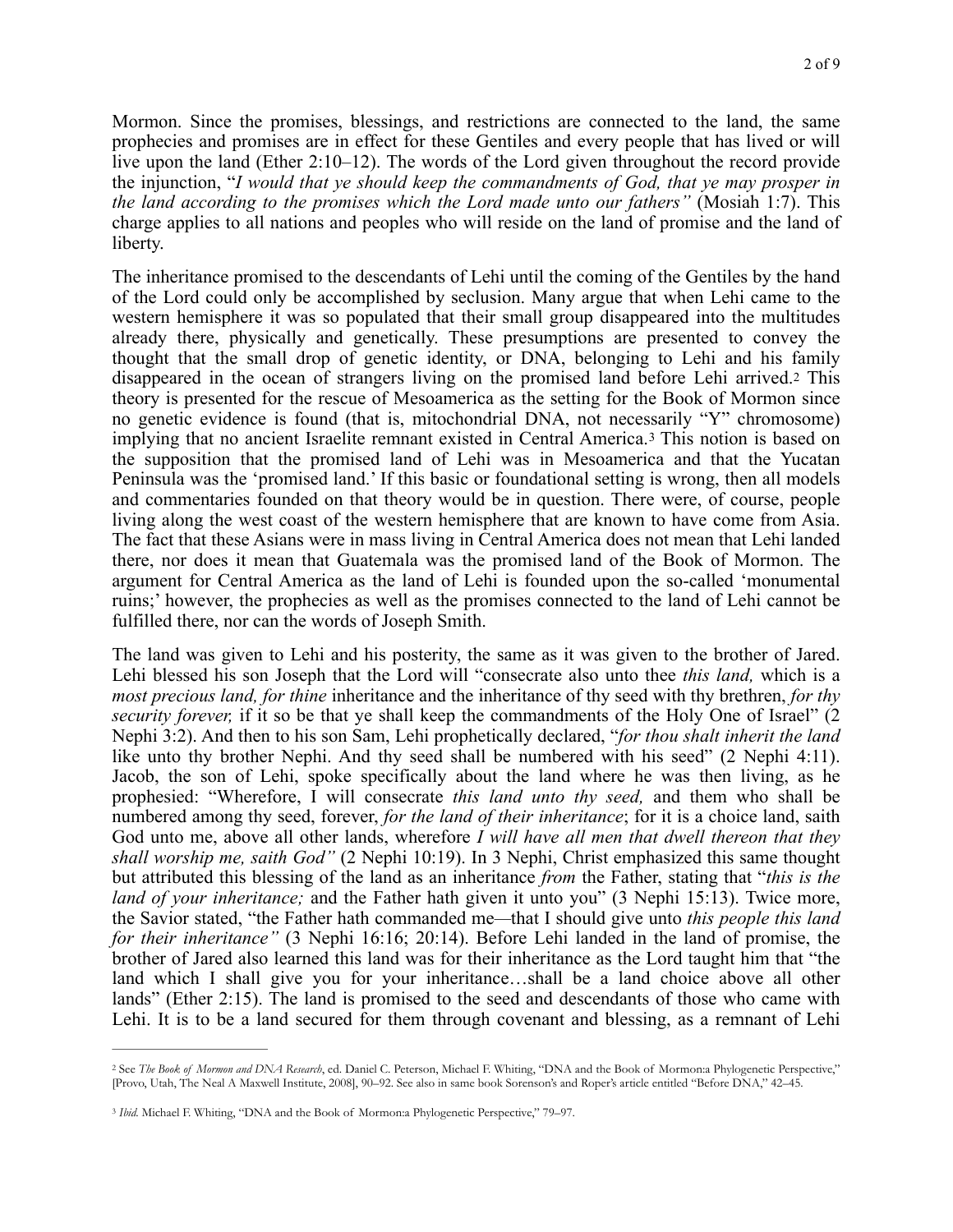would be spared in order to receive the gospel as delivered in the Book of Mormon by a servant of God.

#### **A Land of Seclusion?**

Part of the blessing of inheritance appears as an aspect of *geographical protection*. This segregation, or perhaps an *isolation* theme, is seen in the Book of Mormon as Lehi (who had by then arrived on the promised land) rehearsed the promises he received from the Lord about the land itself:

And behold, it is wisdom that *this land should be kept as yet from the knowledge of other nations; for behold, many nations would overrun the land, that there would be no place for an inheritance*.

Wherefore, I, Lehi, have obtained a promise, that inasmuch as those whom the Lord God shall bring out of the land of Jerusalem shall keep his commandments, they shall prosper upon the face of this land; and *they shall be kept from all other nations, that they may possess this land unto themselves*. And if it so be that they shall keep his commandments they shall be blessed upon the face of this land, and *there shall be none to molest them, nor to take away the land of their inheritance*; and they shall *dwell safely forever*. (2 Nephi 1:8–9)

Without question or conjecture, the Lord stated the land to which Lehi was led would and "should be kept *as yet* from the knowledge of other nations," indicating that if any knew about this choice land "many nations would overrun the land." The two words "as yet" loudly imply that when they landed, they landed in an area *without indigenous inhabitants,* or the multitudes espoused by many scholars. For this reason, the location of the land of promise *that fulfills the prophecies and promises* becomes important if we are to recognize the responsibilities placed upon those who possess the land. The Lord indicated in the reference above that the land of promise would be "*kept from the knowledge of other nations*" so the Lehites may "*possess this land unto themselves*" for their inheritance (2 Nephi 1:8). The Lord's promise to Lehi was that Lehi and his descendants would be 'kept from other nations and possess the land unto themselves,' that there would be no loss of identity—physically or genetically.

This concept of a chosen piece of land for the descendants of Abraham is not new, as it is addressed over and over again throughout the Old Testament. Should the meanings of one testament be different from another when the statements, promises, and prophecies are virtually the same? The children of Israel received a specific and singular land within the lands of the Middle East and Fertile Crescent, which was not to be confused with a whole continent or hemisphere. Israel was led "by the hand of the Lord" to a chosen and promised land that had specific boundaries, contiguous to other lands without the same designations and blessings. Likewise, Moroni (quoting Ether) stated that the land given to Lehi and the Jaredites was a land for the inheritance of Joseph, a son of Israel, making a connection to ancient Israel: "*as Joseph brought his father down into the land of Egypt, even so he died there*." Continuing, Moroni recorded "…*the Lord brought a remnant of the seed of Joseph out of the land of Jerusalem, that he might be merciful unto the seed of Joseph that they should perish not*. *Wherefore, the remnant of the house of Joseph shall be built upon this land; and it shall be a land of their inheritance*…*"* (Ether 13:7–8).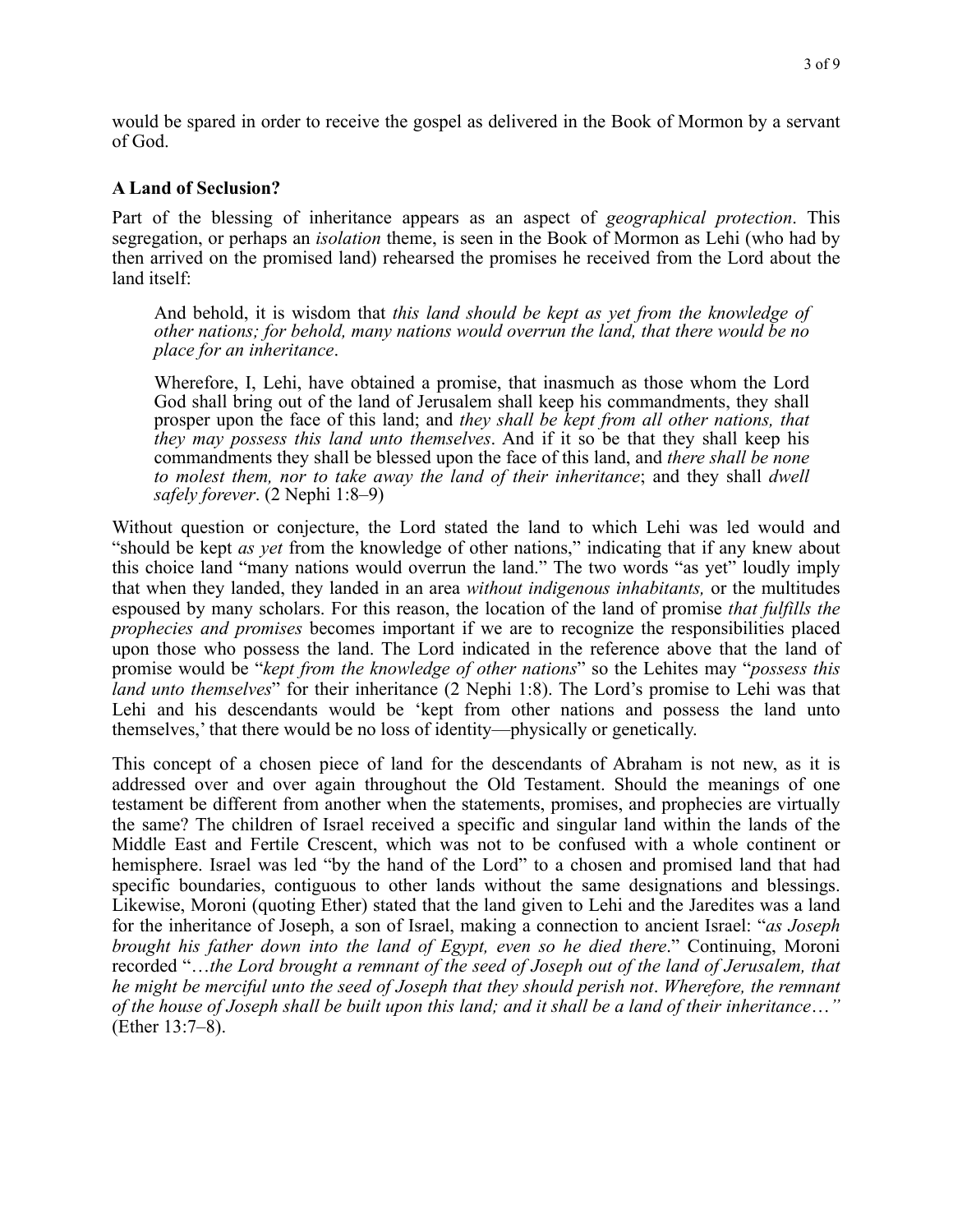<span id="page-3-2"></span>Many scholars stress that it was requisite that there were multitudes<sup>4</sup> already on the promised land when and where Lehi landed. This assumption is made because of the known numbers of indigenous people that were living in along the western coast of the hemisphere whose cultures are dated previous to Lehi's landing in the promised land. However, this notion does not seem to be consistent with the text of the Book of Mormon itself, as quoted above. Perhaps Mesoamerica was already inhabited in 600 B.C., and perhaps Lehi landed in a more protected and isolated area of the hemisphere than traditional scholarship might want to admit or even examine.

<span id="page-3-3"></span>Often, if not careful, theory becomes more important than the evidence and scripture themselves, and the interpretation of scripture is often manipulated to accommodate these theories, such as in the quote in 2 Nephi 1:8–9 above.<sup>5</sup>

## **Restrictions and Responsibilities**

The two 'promised lands' of the Bible and Book of Mormon—given to Abraham and his posterity—have an irrevocable *promise* of protection and prosperity, in addition to these blessings, there are prophecies of destruction if those led there by the Lord fail to accept and remember that Jesus Christ is the God of the land (Ether 2:12). The restrictions, destructions, and resultant captivity are the same for both 'promised lands' of Israel and Joseph. The security of the land of inheritance in the Old World was founded upon the same principles as the Nephite land of promise, and through the prophecies and promises the inhabitants had been warned such as when the children of Israel entered the land and when Lehi and his family arrived in their land. The restrictions and commandments for security in the land promised to Abraham are reviewed here. However, those that pertain to the land of Joseph to which Lehi is led are reviewed elsewhere in this book.

Moses recorded the words of the Lord about Passover and the land that the children of Israel would inhabit by warning:

And ye shall observe this thing for an ordinance to thee and to thy sons for ever. And it shall come to pass, when ye be come to the land which the LORD will give you, according as he hath promised, that ye shall keep this service. (Exodus 12:24–25)

#### **The Law of Moses**

Like the Book of Mormon, the restrictions in the Old Testament focus on the first of the Ten Commandments which required having "no other gods before me" (Exodus 20:3), as Jesus Christ is the God of the promised lands.

Now these *are* the commandments, the statutes, and the judgments, which the LORD your God commanded to teach you, that ye might do *them* in the land whither ye go to possess it:

That thou mightest fear the LORD thy God, to keep all his statutes and his commandments, which I command thee, thou, and thy son, and thy son's son, all the days of thy life; and that thy days may be prolonged.

<span id="page-3-0"></span>*Ibid,* 43–45, 86–89. See especially Matthew Roper's article "Nephi's Neighbors," 186–218. [4](#page-3-2)

<span id="page-3-1"></span><sup>&</sup>lt;sup>[5](#page-3-3)</sup> Ibid. Matthew Roper's article, "Nephi's Neighbors," 205-207.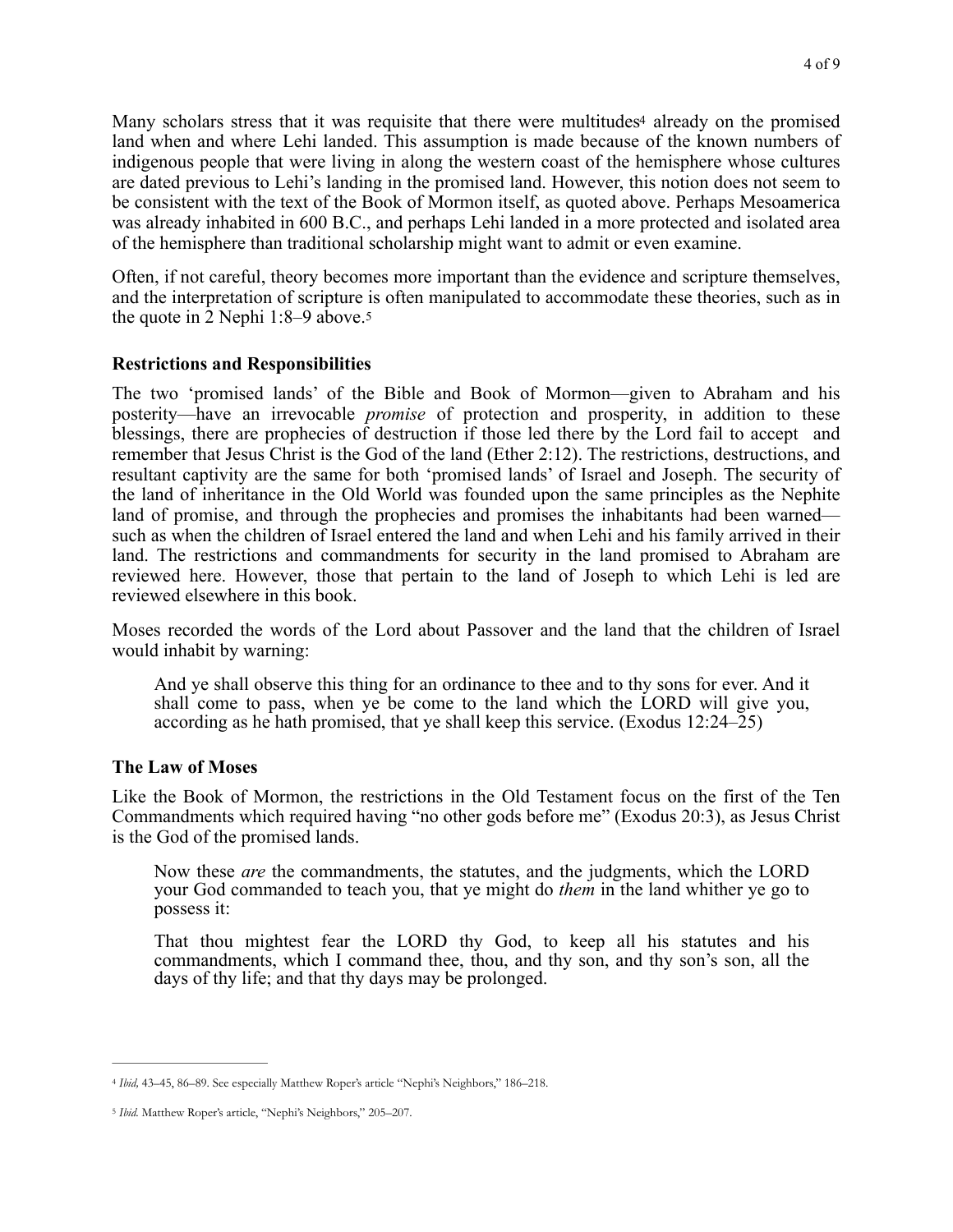Hear therefore, O Israel, and observe to do *it*; that it may be well with thee, and that ye may increase mightily, as the LORD God of thy fathers hath promised thee, in the land that floweth with milk and honey. (Deuteronomy  $6:1-3$ )

Moses taught the children of Israel that the Lord would "…*enlarge thy coast*, as he hath sworn unto thy fathers, and *give thee all the land which he promised* to give unto thy fathers; *if thou shalt keep all these commandments to do them*, which I command thee this day, to *love the LORD thy God, and to walk ever in his ways*…" (Deuteronomy 19:8–9, see the whole chapter). Before Moses left Israel he again reminded them of the necessity of obedience in the promised land, and commanded them to set up stones as a witness to the covenant that they would obey the statutes of the Lord as they enter the promised land that "floweth with milk and honey".

And Moses with the elders of Israel commanded the people, saying, *Keep all the commandments* which I command you this day.

And it shall be on the day when ye shall pass over *Jordan unto the land which the LORD thy God giveth thee,* that thou shalt set thee up great stones, and plaister them with plaister:

And thou shalt write upon them all the words of this law, when thou art passed over, *that thou mayest go in unto the land which the LORD thy God giveth thee, a land that floweth with milk and honey; as the LORD God of thy fathers hath promised thee*. (Deuteronomy 27:1–3)

When the children of Israel took possession of their promised land, they were instructed that the blessings of prosperity and nature upon the land would be *attached to their righteousness*, not to the unbelievers:

And that ye may *prolong your days in the land*, which the LORD sware unto your fathers to give unto them and to their seed, a land *that floweth with milk and honey.* 

For the land, whither thou goest in to possess it, *is* not as the land of Egypt, from whence ye came out, where thou sowedst thy seed, and wateredst *it* with thy foot, as a garden of herbs:

But *the land, whither ye go to possess it, is a land of hills and valleys, and drinketh water of the rain of heaven:* 

A land which the LORD thy God careth for: *the eyes of the LORD thy God are always upon it, from the beginning of the year even unto the end of the year.* 

And it shall come to pass, *if ye shall hearken diligently* unto my commandments which I command you this day, to love the LORD your God, and to serve him with all your heart and with all your soul,

That *I will give you the rain of your land in his due season, the first rain and the latter rain, that thou mayest gather in thy corn, and thy wine, and thine oil.* 

*And I will send grass in thy fields for thy cattle, that thou mayest eat and be full.* 

*Take heed to yourselves, that your heart be not deceived, and ye turn aside, and serve other gods, and worship them*;

And *then the LORD's wrath be kindled against you, and he shut up the heaven, that there be no rain, and that the land yield not her fruit*; and *lest* ye perish quickly from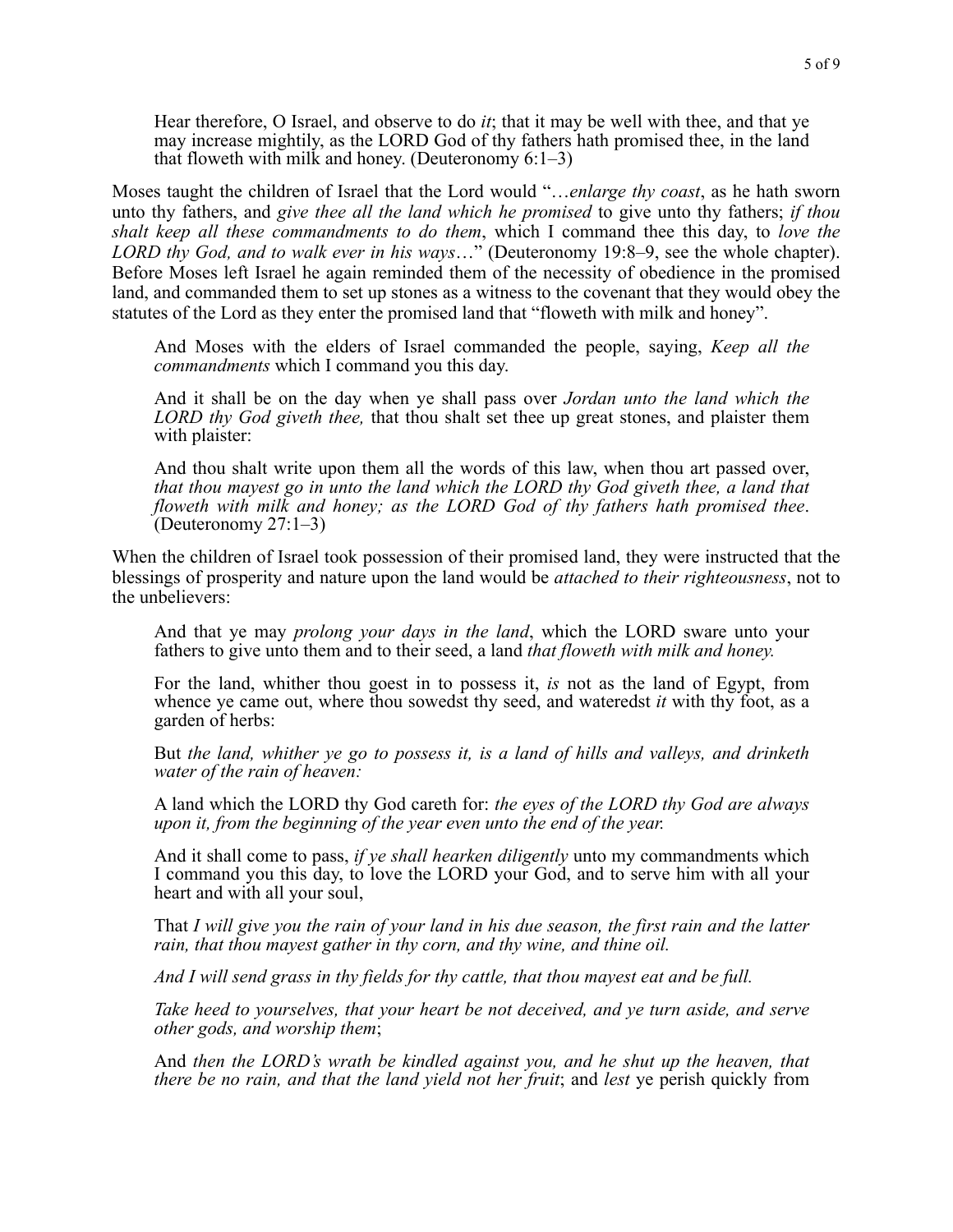off the good land which the LORD giveth you. (Deuteronomy 11:9–17; see also Leviticus 26:2–20)

The implication is that "IF" the rain does not come in "due season," and the droughts of moisture and rain fail to nourish the land, it is not because of the non-Israelite people that remain in the land, but a result of the wickedness of those who 'profess to know the Lord'. These blessings are "irrevocably" connected to obedience and law by those who have accepted the gospel law—not those who have no law—for the rain will fall upon the righteous as well as the wicked. For example, often in the southwest when the land dries and the lakes and reservoirs are low, the local stakes and wards have a tendency to fast and pray for rain. But based on the scriptures pertaining to the Lord's people on the "land of promise," it is *forgiveness* that should be prayed for. The rain will come if the people are worthy for that blessing. Isaiah taught this best as he wrote about those who know and profess to know the Lord:

What could have been done more to my vineyard that I have not done in it? Wherefore, when I looked that it should bring forth grapes *it brought forth wild grapes.* 

And now go to; I will tell you what I will do to my vineyard—I will take away the hedge thereof, and it shall be eaten up; and I will break down the wall thereof, and it shall be trodden down;

And I will lay it waste; it shall not be pruned nor digged; but there shall come up briers and thorns; I will also command the clouds that they rain no rain upon it.

*For the vineyard of the Lord of Hosts is the house of Israe*l, and the men of Judah his pleasant plant; and he looked for judgment, and behold, oppression; for righteousness, but behold, a cry. (2 Nephi 15:4–7)

The dedicatory prayer of the Temple of Solomon in Jerusalem stressed this same thought, as the blessings of the promised land were and are connected directly to the righteousness of Israel, i.e., those who know the Lord.

When thy people Israel be smitten down before the enemy, because they have sinned against thee, and shall turn again to thee, and confess thy name, and pray, and make supplication unto thee in this house:

Then hear thou in heaven, and forgive the sin of thy people Israel, and *bring them again unto the land which thou gavest unto their fathers*.

*When heaven is shut up, and there is no rain, because they have sinned against thee;* if they pray toward this place, and confess thy name, and turn from their sin, when thou afflictest them:

Then hear thou in heaven, and forgive the sin of thy servants, and of thy people Israel, that thou *teach them the good way wherein they should walk, and give rain upon thy land, which thou hast given to thy people for an inheritance.* 

If there be in the land famine, if there be pestilence, blasting, mildew, locust, *or* if there be caterpillar; if their enemy besiege them in the land of their cities; whatsoever plague, whatsoever sickness *there be*;

What prayer and supplication soever be *made* by any man, *or* by all thy people Israel, which shall know every man the plague of his own heart, and spread forth his hands toward this house: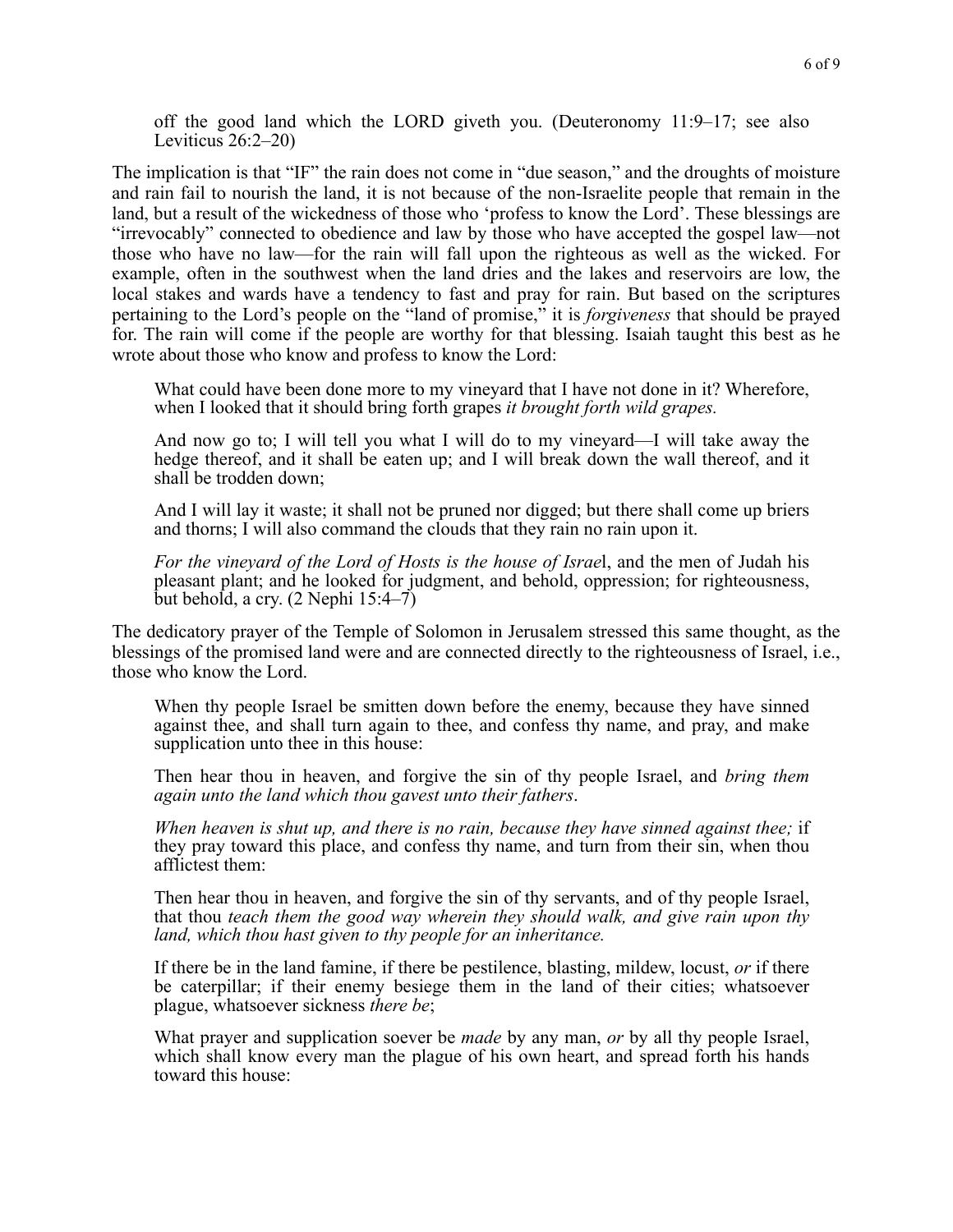Then hear thou in heaven thy dwelling place, and forgive, and do, and *give to every man according to his ways, whose heart thou knowest*; (for thou, *even* thou only, knowest the hearts of all the children of men;)

*That they may fear thee all the days that they live in the land which thou gavest unto our fathers*. (1 Kings 8:33–40)

This was seen at the time of Jeremiah and Lehi as they and other prophets warned about the disobedience of Jerusalem and Judah, and the resulting captivity that would follow if they remained unrepentant. Jeremiah described the religious climate that caused the Lord to send Lehi out of Jerusalem:

But this people hath a revolting and a rebellious heart; they are revolted and gone.

Neither say they in their heart, Let us now fear the LORD our God, that giveth rain, both the former and the latter, in his season: he reserveth unto us the appointed weeks of the harvest.

*Your iniquities have turned away these things, and your sins have withholden good things from you*. (Jeremiah 5:23–25; see also Deuteronomy 28:15–68)

The promises connected to the land—that Joshua reminded Israel of before his death—were the consequences described when Israel came into the promised land, and covenanted to be obedient to the Lord and his statutes. Joshua reminded the children of Israel that "when ye have transgressed the covenant of the LORD your God, which he commanded you, and have gone and served other gods, and bowed yourselves to them; then shall the anger of the LORD be kindled against you, and *ye shall perish quickly from off the good land which he hath given unto you"* (Joshua 23:1–16).

The histories of Israel found throughout the Old Testament (Genesis 17:7–9, 26:2–3; Nehemiah 9:23–27) and the Book of Mormon stand as witnesses of the unfailing certainty of the promises and covenants the Lord made with Israel. This prophetic certainty remains even today. The command to worship the Lord in the promised land was instituted when the Lord brought a remnant of Shem from Babylon, as Abraham left Ur of Chaldees. From the blessing of Abraham, father of the faithful, the Lord said:

Arise, and take Lot with thee; for I have purposed to take thee away out of Haran, and to make of thee a minister to bear my name in a strange land which I will give unto thy seed after thee for an everlasting possession, *when they hearken to my voice*. (Abraham 2:6)

## **The Latter Days**

The promises of the Lord to the saints in this dispensation are the same as those given in every dispensation:

Keep all the commandments and covenants by which ye are bound; and I will cause the heavens to shake for your good, and Satan shall tremble and Zion shall rejoice upon the hills and flourish; (D&C 35:24)

The promises of God are not to be treated lightly since *all* blessings are consequences of obedience. "There is a law, irrevocably decreed in heaven before the foundations of this world, upon which *all blessings* are predicated—And when we obtain *any blessing* from God, it is by obedience to that law upon which it is predicated" (D&C 130:20–21).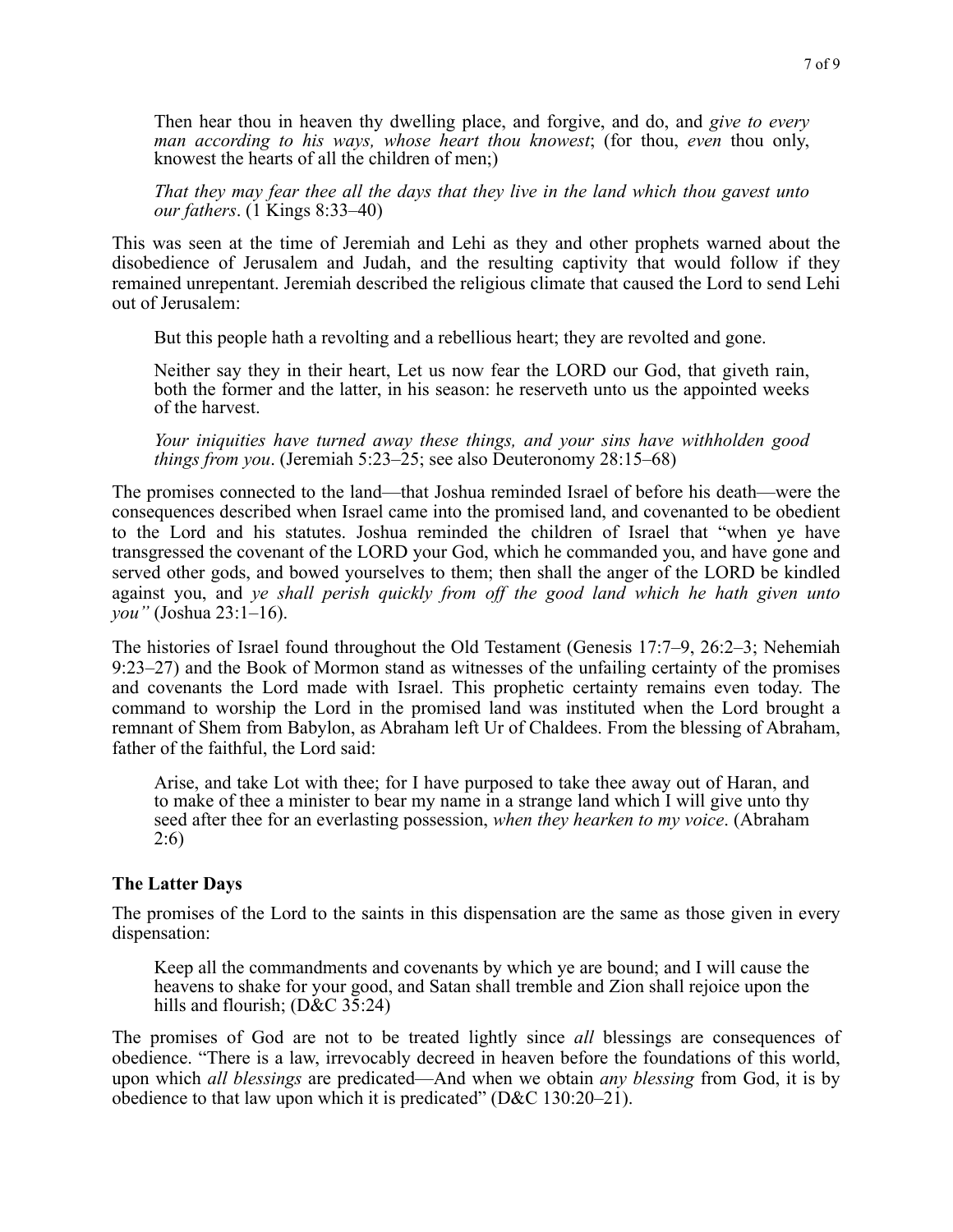In opposition to the blessings bestowed for obedience, there is also a loss of blessings connected to the disobedience of those who "profess" to know the Lord. "Hearken and hear, O ye my people, saith the Lord and your God, ye whom I delight to bless with the greatest of all blessings, ye that hear me; and ye that hear me not will I curse, *that have professed my name*, with the heaviest of all cursings" (D&C 41:1).

The Restoration of the gospel in this dispensation has resulted in the heavens opening again, and the Lord speaking of this promised land, and the inheritance of the righteous. In January 1831, nine months after the organization of The Church of Jesus Christ of Latter-day Saints, the Lord instructed the early members about the land of America:

And I hold forth and deign to give unto you greater riches, *even a land of promise, a land flowing with milk and honey*, upon which there shall be no curse when the Lord cometh;

And I will give it unto *you for the land of your inheritance*, *if you seek it with all your hearts.* 

And this shall be my covenant with you, *ye shall have it for the land of your inheritance, and for the inheritance of your children forever*, while the earth shall stand, and ye shall possess it again in eternity, no more to pass away.

But, verily I say unto you that in time ye shall have no king nor ruler, for I will be your king and watch over you.

Wherefore, *hear my voice and follow me, and you shall be a free people*… (D&C 38:18–22)

The phrase "if you seek it with all your hearts" (D&C 38:19) is not the quest for private property, but an eternal blessing granted by obedience to the commandments and laws of God which will activate the blessings promised. These are the blessings of inheritance, prosperity, and freedom. D&C 38:22 concluded with the injunction to "hear my voice and follow me, and you shall be a free people." Regardless of time, place, or nation, the notion and right of any type of personal *freedom* is permanently and directly connected to a personal responsibility. This is just as true for the Latter-day Saints in the United States today as it was in the time of the Abraham and Moses in the Bible, or the Jaredites, Lehites, and Mulekites in the Book of Mormon. These blessings of freedom and inheritance can only be realized by obeying the same restrictions, and accomplishing the same requirements that are connected to the lands of promise found in the Bible and the Book of Mormon. Moroni explained the promise given to the brother of Jared that outlines the responsibilities of those who will live on the land, as an 'everlasting decree' that will exist 'henceforth and forever.'

And the Lord would not suffer that they should stop beyond the sea in the wilderness, but he would that they should come forth even unto the land of promise, which was choice above all other lands, which the Lord God had preserved for a righteous people.

And he had sworn in his wrath unto the brother of Jared, *that whoso should possess this land of promise, from that time henceforth and forever, should serve him*, the true and only God, or they should be swept off when the fulness of his wrath should come upon them. (Ether 2:7–8)

Moroni's editorial comments follow as he discussed this same promised land to which the Jaredites were led—a land of which he is most familiar. The commentary continued: